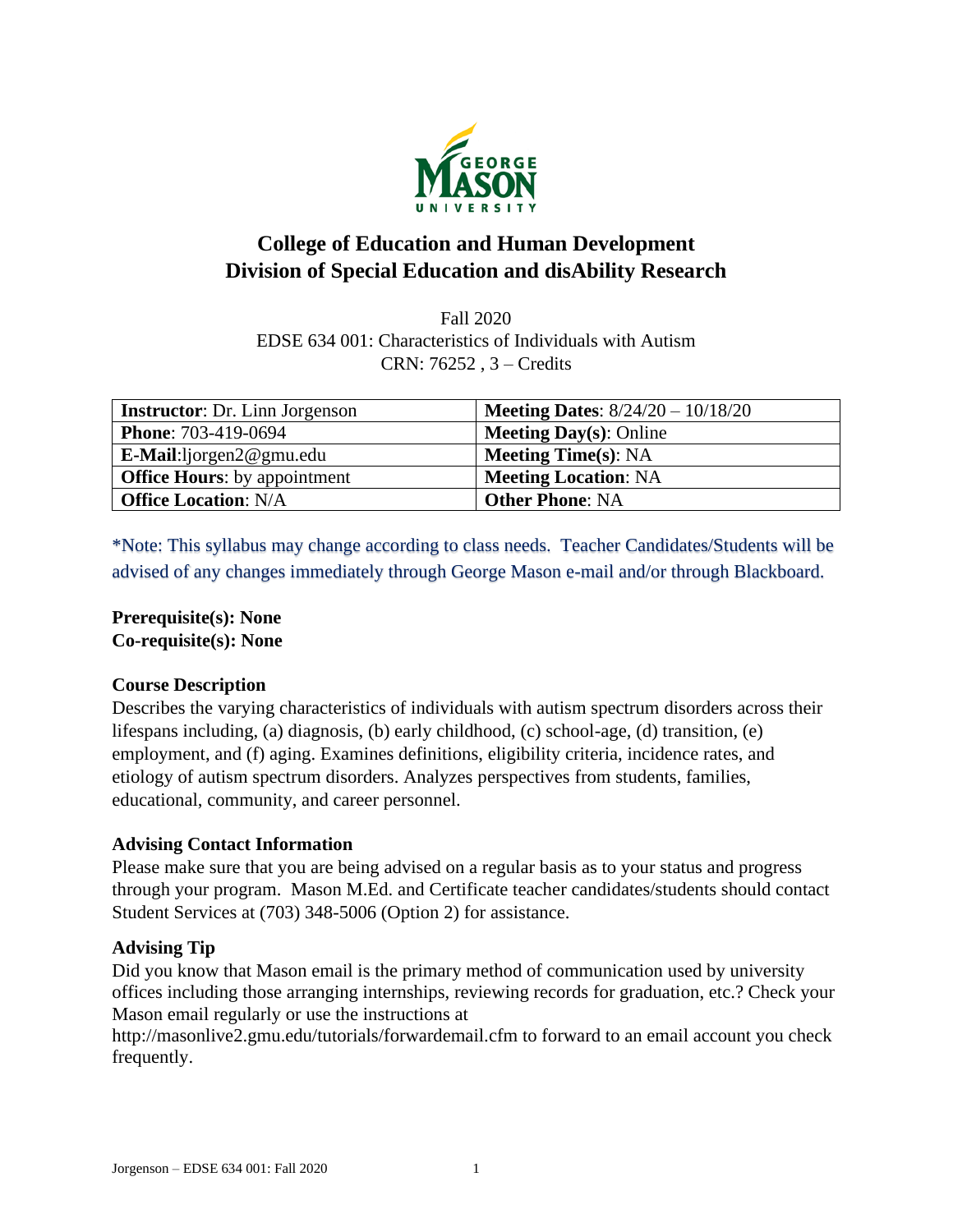### **Course Delivery Method**

Learning activities include the following:

- 1. Class lecture and discussion
- 2. Application activities
- 3. Small group activities and assignments
- 4. Video and other media supports
- 5. Research and presentation activities
- 6. Electronic supplements and activities via Blackboard

This course will be delivered online (76% or more) using an asynchronous format via the Blackboard Learning Management system (LMS) housed in the MyMason portal. You will log in to the Blackboard (Bb) course site using your Mason email name (everything before @masonlive.gmu.edu) and email password. The course site will be available in accordance with the posted start date.

**Under no circumstances, may candidates/students participate in online class sessions (either by phone or Internet) while operating motor vehicles. Further, as expected in a face-to-face class meeting, such online participation requires undivided attention to course content and communication.**

### **Technical Requirements**

To participate in this course, students will need to satisfy the following technical requirements:

• High-speed Internet access with standard up-to-date browsers. To get a list of Blackboard's supported browsers see: [Browser support](https://help.blackboard.com/Learn/Student/Getting_Started/Browser_Support#supported-browsers) [\(https://help.blackboard.com/Learn/Student/Getting\\_Started/Browser\\_Support#supported](https://help.blackboard.com/Learn/Student/Getting_Started/Browser_Support#supported-browsers) [-browsers\)](https://help.blackboard.com/Learn/Student/Getting_Started/Browser_Support#supported-browsers)

To get a list of supported operation systems on different devices see: [Tested devices and](https://help.blackboard.com/Learn/Student/Getting_Started/Browser_Support#tested-devices-and-operating-systems)  [operating systems](https://help.blackboard.com/Learn/Student/Getting_Started/Browser_Support#tested-devices-and-operating-systems) [\(https://help.blackboard.com/Learn/Student/Getting\\_Started/Browser\\_Support#tested](https://help.blackboard.com/Learn/Student/Getting_Started/Browser_Support#tested-devices-and-operating-systems)[devices-and-operating-systems\)](https://help.blackboard.com/Learn/Student/Getting_Started/Browser_Support#tested-devices-and-operating-systems)

- Students must maintain consistent and reliable access to their GMU email and Blackboard, as these are the official methods of communication for this course.
- Students may be asked to create logins and passwords on supplemental websites and/or to download trial software to their computer or tablet as part of course requirements.
- The following software plug-ins for PCs and Macs, respectively, are available for free download:
	- o [Adobe Acrobat Reader](https://get.adobe.com/reader/) [\(https://get.adobe.com/reader/\)](https://get.adobe.com/reader/)
	- o [Windows Media Player](https://support.microsoft.com/en-us/help/14209/get-windows-media-player) [\(https://support.microsoft.com/en-us/help/14209/get](https://support.microsoft.com/en-us/help/14209/get-windows-media-player)[windows-media-player\)](https://support.microsoft.com/en-us/help/14209/get-windows-media-player)
	- o [Apple Quick Time Player](http://www.apple.com/quicktime/download/) [\(www.apple.com/quicktime/download/\)](http://www.apple.com/quicktime/download/)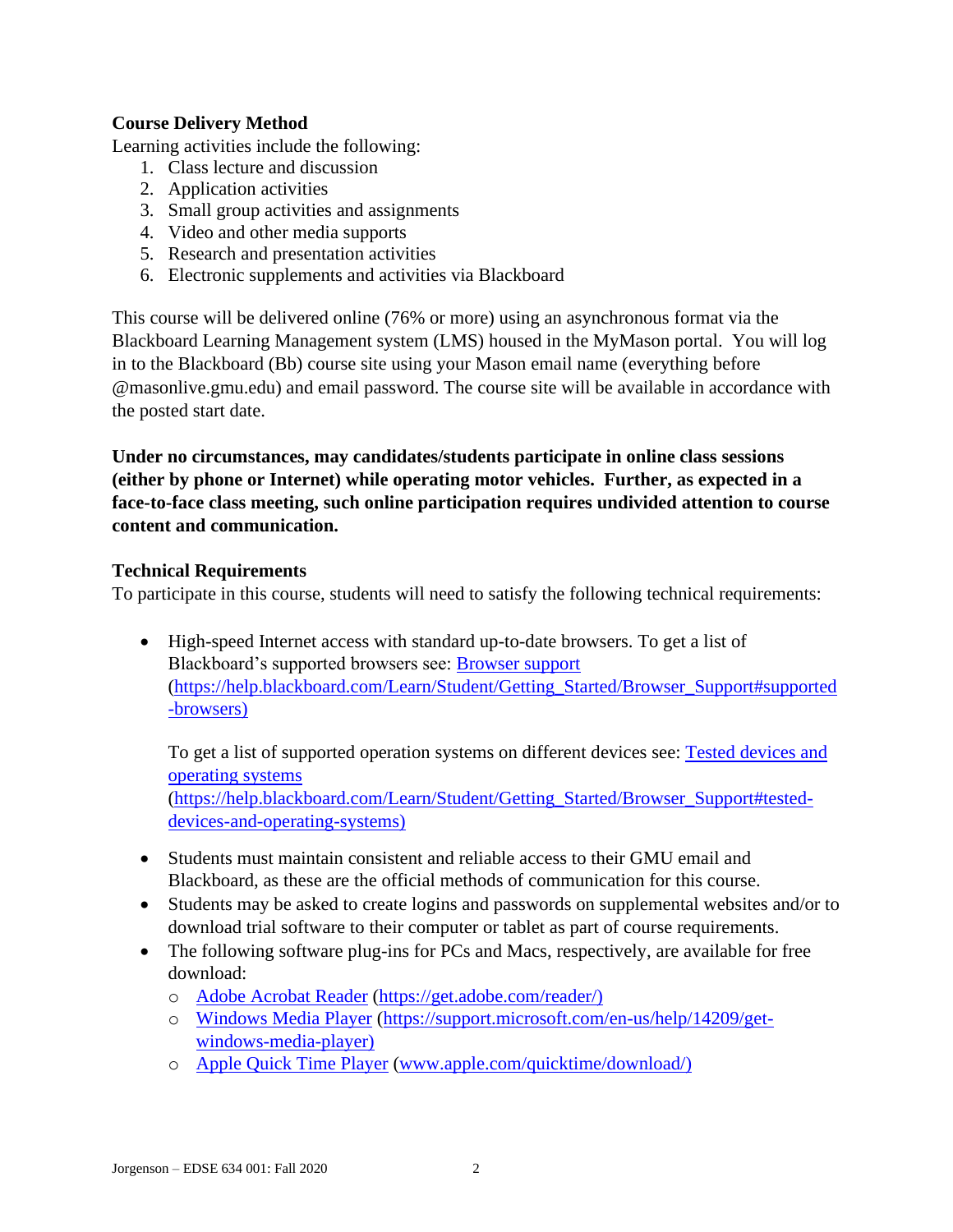### **Expectations**

Course Week:

Because asynchronous courses do not have a "fixed" meeting day, our week will start on Tuesdays at 12:01 a.m., and finish on Mondays at 11:55 p.m.

Our course week will begin on the day that our synchronous meetings take place as indicated on the Schedule of Classes.

- Log-in Frequency: Students must actively check the course Blackboard site and their GMU email for communications from the instructor, class discussions, and/or access to course materials at least 3 times per week.
- Participation:

Students are expected to actively engage in all course activities throughout the semester, which includes viewing all course materials, completing course activities and assignments, and participating in course discussions and group interactions.

- Technical Competence: Students are expected to demonstrate competence in the use of all course technology. Students who are struggling with technical components of the course are expected to seek assistance from the instructor and/or College or University technical services.
- Technical Issues:

Students should anticipate some technical difficulties during the semester and should, therefore, budget their time accordingly. Late work will not be accepted based on individual technical issues.

• Workload:

Please be aware that this course is **not** self-paced. Students are expected to meet *specific deadlines* and *due dates* listed in the **Class Schedule** section of this syllabus. It is the student's responsibility to keep track of the weekly course schedule of topics, readings, activities and assignments due.

• Instructor Support:

Students may schedule a one-on-one meeting to discuss course requirements, content or other course-related issues. Those unable to come to a Mason campus can meet with the instructor via telephone or web conference. Students should email the instructor to schedule a one-on-one session, including their preferred meeting method and suggested dates/times.

• Netiquette:

The course environment is a collaborative space. Experience shows that even an innocent remark typed in the online environment can be misconstrued. Students must always re-read their responses carefully before posting them, so as others do not consider them as personal offenses. *Be positive in your approach with others and diplomatic in selecting your words*. Remember that you are not competing with classmates, but sharing information and learning from others. All faculty are similarly expected to be respectful in all communications.

• Accommodations: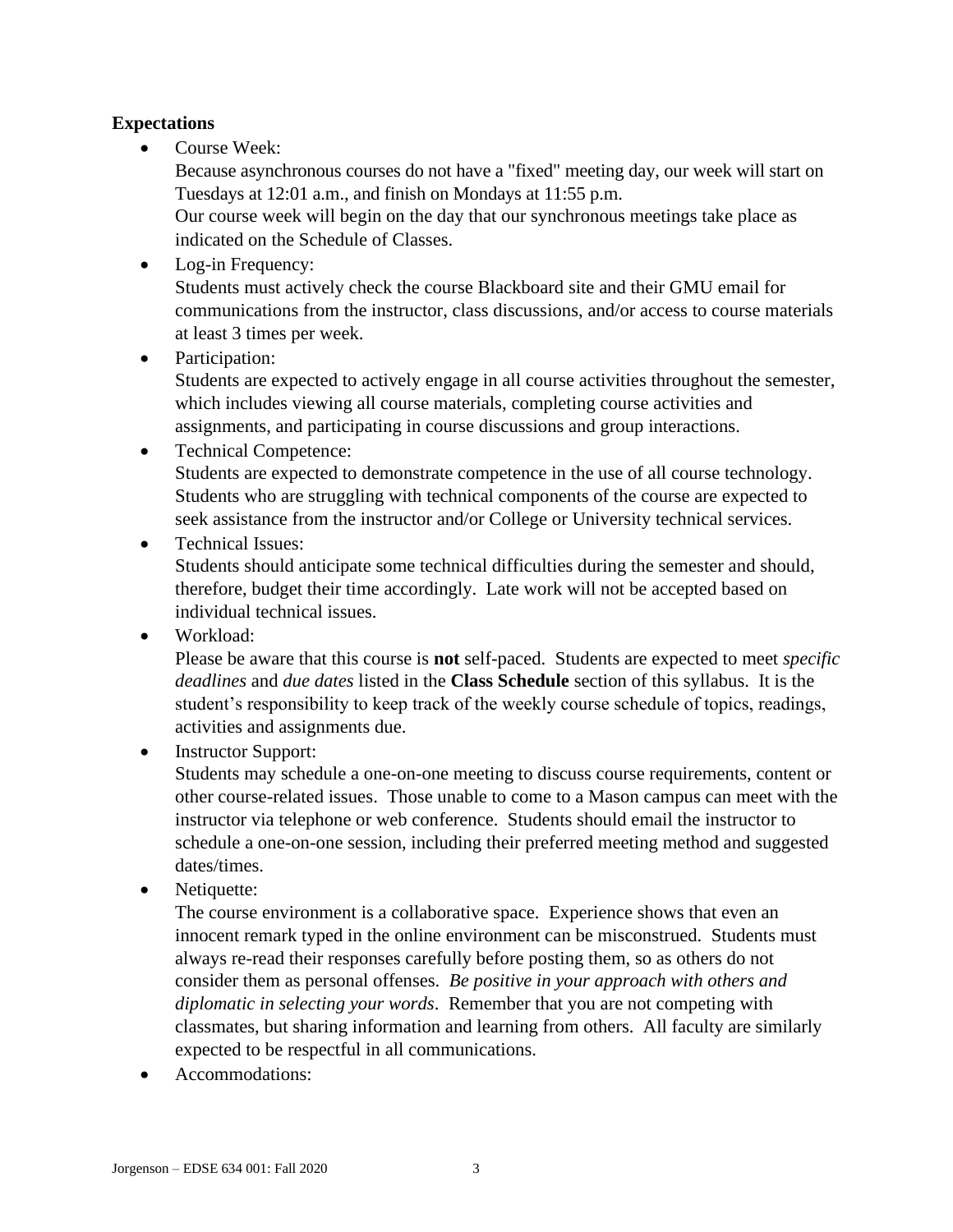Online learners who require effective accommodations to insure accessibility must be registered with George Mason University Disability Services.

### **Learner Outcomes**

Upon completion of this course, teacher candidates/students will be able to:

1. Describe the characteristics and diagnosis of autism spectrum disorder as defined by the most recent version of the Diagnostic and Statistical Manual of Mental Disorders.

2. Discriminate between and analyze varying perspectives on the etiology and prevalence of autism spectrum disorder.

3. Examine the characteristics of individuals with autism spectrum disorder throughout their lifespans.

4. Describe the wide range of skills and diversity of individuals with autism spectrum disorder across their lifespans.

5. Describe and evaluate responsive, research-based instructional techniques for individuals with autism spectrum disorder.

6. Review a variety of assessments to determine strengths and needs to formulate a comprehensive picture of an individual with autism spectrum disorder.

7. Distinguish between types of integration and activities that promote ideal sensory that promote ideal sensory levels with autism spectrum disorder.

### **Course Relationship to Program Goals and Professional Organizations**

This course is part of the George Mason University, School of Education (SOED), Special Education Program for the Teaching Students with Autism Graduate Certificate. This program complies with the skill competencies for professionals and paraprofessionals in Virginia supporting individuals with autism across the lifespan developed by the Virginia Autism Council. The competencies addressed in this class include General Autism Knowledge, Instructional Programming, and Social Skills.

### **Required Textbooks**

- Boucher, J. (2017). *Autism spectrum disorder: Characteristics, causes and practical issues*. Sage: Thousand Oaks, CA. ISBN: 9781446295670
- Hall, L.J. (2018). *Autism spectrum disorders: From theory to practice* ( $3<sup>n</sup>$  *ed.*). Pearson: London. ISBN: 9780134461168
- LaBarbera, R. (2019). *Educating students with autism spectrum disorders*: *Partnering with Families for Positive Outcomes.* Sage: Thousand Oaks, CA. ISBN: 9781506338866

### **Recommended Textbooks**

American Psychological Association. (2020). *Publication manual of the American Psychological Association* (7th ed.).<https://doi.org/10.1037/0000165-000>

### **Course Performance Evaluation**

Students are expected to submit all assignments on time in the manner outlined by the instructor (e.g., Blackboard, VIA, hard copy).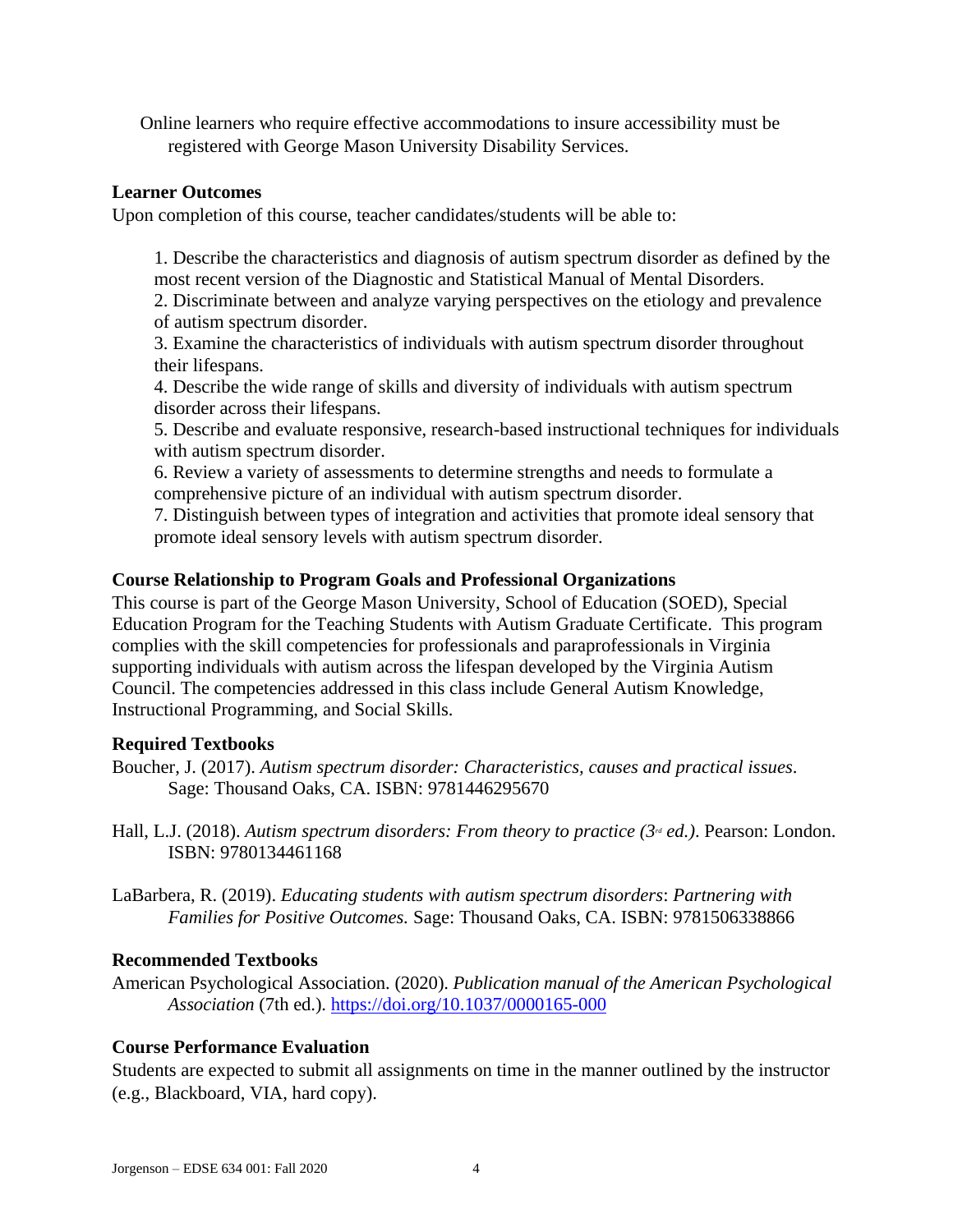### **VIA Performance-Based Assessment Submission Requirement**

It is critical for the special education program to collect data on how our students are meeting accreditation standards. Every teacher candidate/student registered for an EDSE course with a required Performance-based Assessment (PBA) is required to upload the PBA to VIA (regardless of whether a course is an elective, a one-time course or part of an undergraduate minor). A PBA is a specific assignment, presentation, or project that best demonstrates one or more CEC, InTASC or other standard connected to the course. A PBA is evaluated in two ways. The first is for a grade, based on the instructor's grading rubric. The second is for program accreditation purposes. Your instructor will provide directions as to how to upload the PBA to VIA.

For EDSE 634, the required PBA is the *Assessment Assignment*. Please check to verify your ability to upload items to VIA before the PBA due date.

### **Assignments and/or Examinations**

#### **Performance-based Assessment**

(VIA submission required)

### **Media Perception Video Assignment**

The major assignment in this course is a Media Perception Video assignment. This assignment will provide you with the opportunity to select a novel that focuses on a character with Autism Spectrum Disorder (ASD), read the novel.

#### **VIA Media Perception Video Assignment Part 1:**

Once you have explored the character fully, you will prepare a video to share with the class in order to explain your synopsis of the book and a comparison of the character to the DSM 5.

Your video should include the following:

### 1. **Summary of book including**:

- a. Description of characters
- b. Background
- c. Setting
- d. Plot
- 2. **Characteristics of ASD**: Describe a minimum of three characteristics of ASD that are evident in the book's character. Include at least one social characteristic.
- 3. **Strengths:** Describe a minimum of three strengths that the book's character with ASD displays.
- 4. **Challenges:** Describe a minimum of three challenges that the book's character with ASD displays.
- 5. **Personal Reflection:** Provide a personal reflection of the book's content, including:
	- a. Characters
	- b. Plot elements
	- c. How your values, experiences, beliefs, andunderstanding of ASD influence your response to the novel.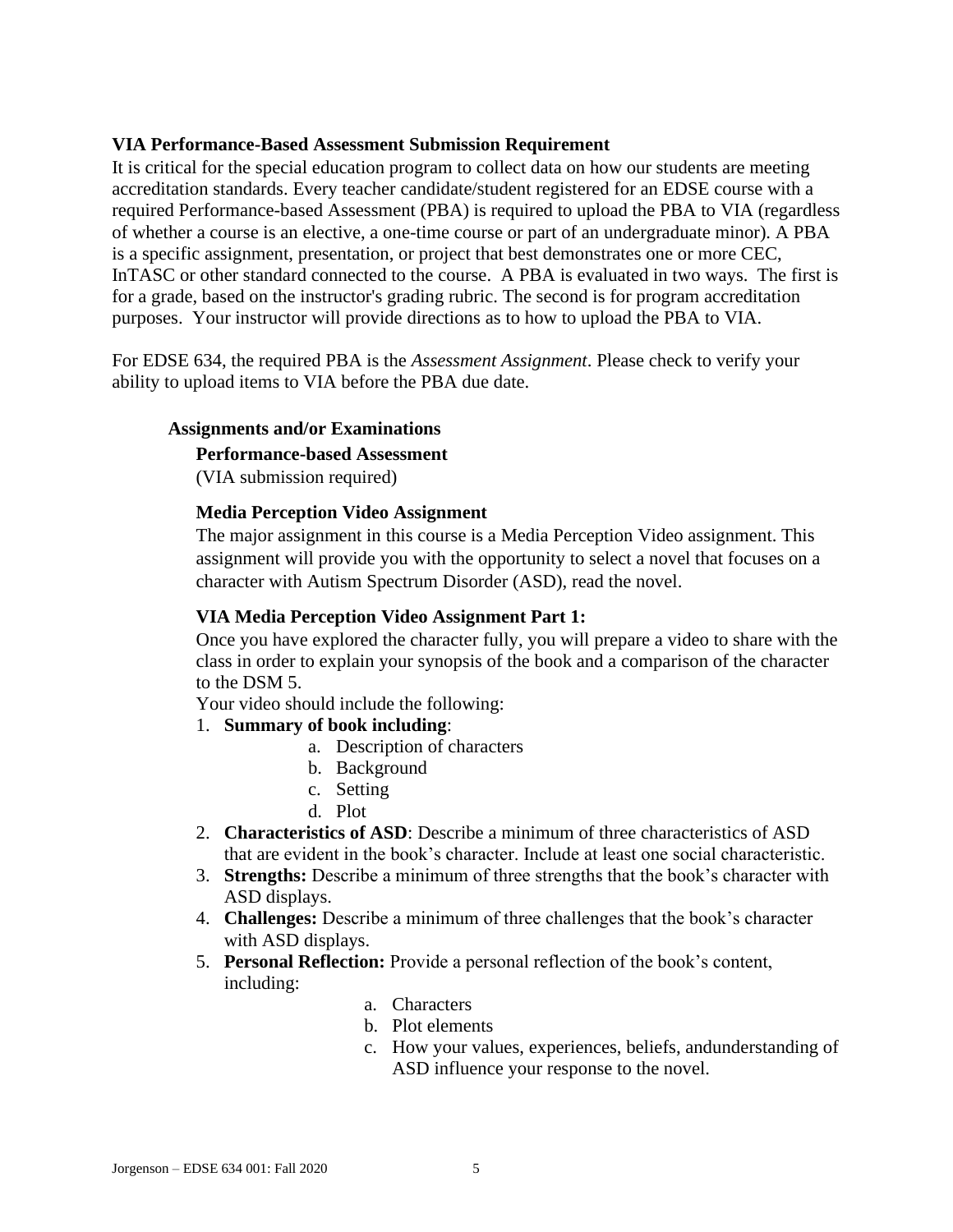Book List:

- [Love Anthony b](https://www.amazon.com/dp/B007EDYKSE/ref=dp-kindle-redirect?_encoding=UTF8&btkr=1)y Lisa Genova
- [Best Boy](https://www.amazon.com/Best-Boy-Novel-Eli-Gottlieb-ebook/dp/B00OBSZNT0/ref=sr_1_1?s=digital-text&ie=UTF8&qid=1534357232&sr=1-1&keywords=best+boy) by Eli Gottlieb
- [The Curious Incident of the Dog in the Night-Time](https://www.amazon.com/Curious-Incident-Dog-Night-Time-Contemporaries-ebook/dp/B000FC1MCS/ref=sr_1_1?s=digital-text&ie=UTF8&qid=1534357281&sr=1-1&keywords=The+Curious+Incident+of+the+Dog+in+the+Night-Time) by Mark Haddon
- [Ginny Moon](https://www.amazon.com/s?url=search-alias%3Ddigital-text&field-keywords=Ginny+Moon) by Benjamin Ludwig
- [House Rules](https://www.amazon.com/House-Rules-Novel-Jodi-Picoult-ebook/dp/B0035G08QM/ref=sr_1_1?s=digital-text&ie=UTF8&qid=1534357393&sr=1-1&keywords=house+rules) by Jodi Picoult
- [The Rosie Project](https://www.amazon.com/Rosie-Project-Novel-Tillman-Book-ebook/dp/B00BSBR9N6/ref=sr_1_1?s=digital-text&ie=UTF8&qid=1534357438&sr=1-1&keywords=The+Rosie+Project&dpID=51zS47EOayL&preST=_SY445_QL70_&dpSrc=srch) by Graeme Simsion

*NOTE: Links are provided to the books in Amazon.com, but you are NOT obligated to purchase from there.*

#### **VIA Media Perception Video Assignment Part 2:**

You will also be responding to two classmates' book analysis videos (please select those who do not yet have responses). Some possible items that you may choose to address in your response include:

- o Ask a follow-up question about the plot or characters in their book
- o Make a connection between your peers' content and your own
- o Comment on a specific piece of information from your peer's video

This assignment will be broken down into small chunks and you will be given guidance each week on which part of the assignment you should be completing.

**College Wide Common Assessment (VIA submission required)** N/A

**Performance-based Common Assignments (VIA submission required)**  $N/A$ 

#### **Other Assignments**

#### **Modules**

All modules will begin on Tuesdays at 12:01 a.m. and must be concluded with work submitted by Monday at 11:55 p.m. **Each module will have an assignment to complete by the end of the module based upon that week's learning. The assignments noted on the schedule are more labor intensive and are designated in bold so you can manage your time wisely.**

#### **Course Policies and Expectations**

#### **Attendance/Participation**

All course work will be online in an Asynchronous format. There will be no face-to-face meeting.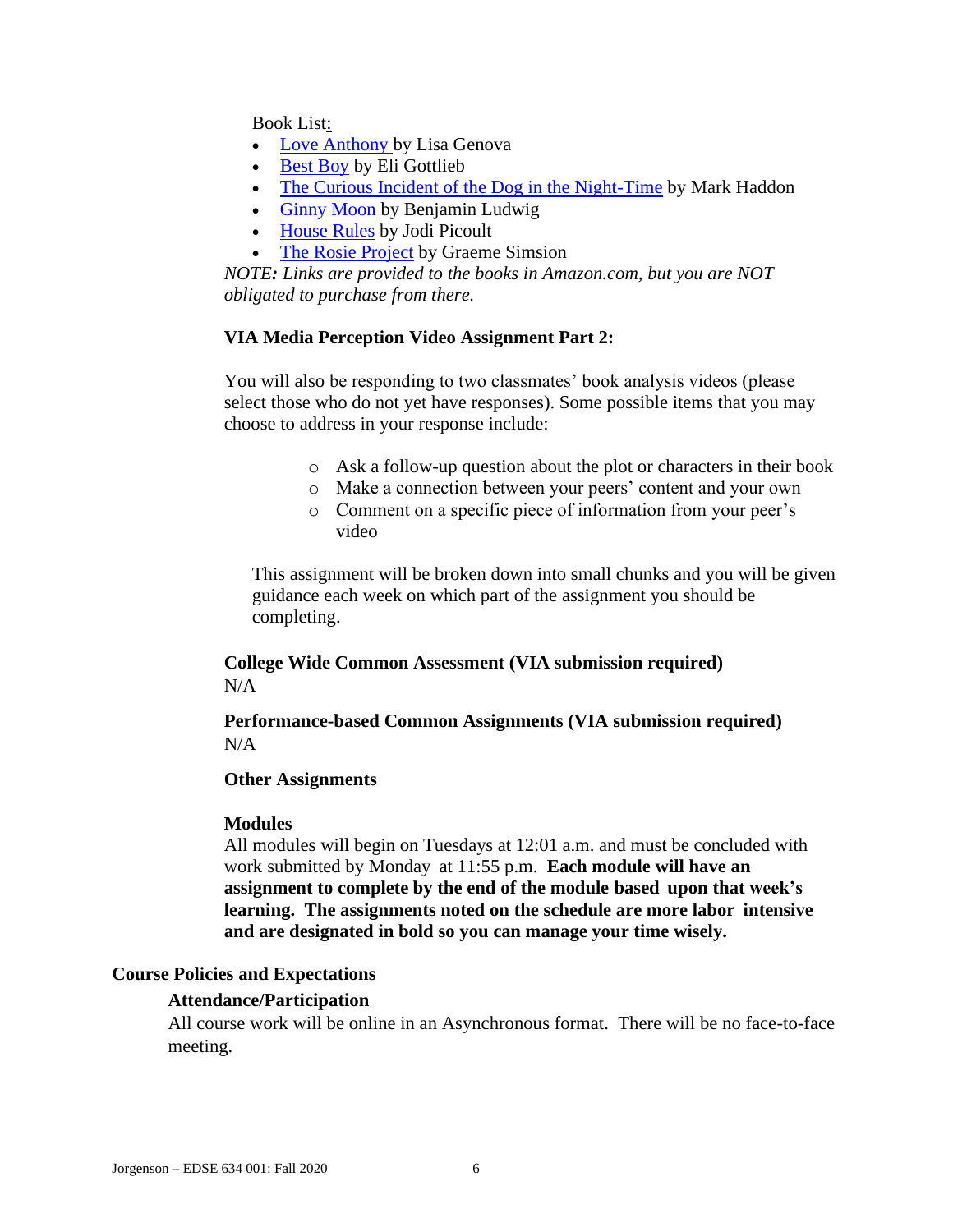### **Late Work**

Work is considered on time if it is submitted by 11:59 p.m. on the date that it is due. *Ten percent of the available points* for the assignment will be deducted each day for late submissions during the first week after the due date. *After one week* **from the due date, assignments will not be accepted***.* Thus an assignment that is three days late is able to obtain only 70% of the points for the assignment regardless of the quality of the work. After one week, the assignment will no longer be accepted and a score of zero will be entered into the grade book for that assignment.

The date that the assignment was received by the instructor **via email or Blackboard**  will be considered the date submitted. Submitting an assignment late does not alter the due dates of the other assignments and prevents timely feedback to students regarding their work that may be of value in later assignments. Strive to keep up with the assignment schedule so that you will be able to have appropriate formative evaluation and feedback from your instructor across the semester.

#### **Other Requirements**

#### *Communication*.

The best way to contact me is through email. There is a Send Email icon on the left navigation bar in the course. My email (as well as the emails of your classmates) is located here. I will check email at least once a day on weekdays. I will respond to emails within 24 hours, if not sooner, on weekdays. On the weekends, I will check email on Sunday evening only.

### **Grading Scale (traditional rounding principles apply)**

 $93-100% = A$  $90-92\% = A$  $87-89\% = B+$  $83-86% = B$  $80 - 82\% = B$  $70-79\% = C$  $< 69\% = F$ 

**\*Note:** The George Mason University Honor Code will be strictly enforced. See [Academic](https://oai.gmu.edu/)  [Integrity Site](https://oai.gmu.edu/) [\(https://oai.gmu.edu/\)](https://oai.gmu.edu/) and [Honor Code and System](https://catalog.gmu.edu/policies/honor-code-system/)

[\(https://catalog.gmu.edu/policies/honor-code-system/\)](https://catalog.gmu.edu/policies/honor-code-system/). Students are responsible for reading and understanding the Code. "To promote a stronger sense of mutual responsibility, respect, trust, and fairness among all members of the George Mason University community and with the desire for greater academic and personal achievement, we, the student members of the university community, have set forth this honor code: Student members of the George Mason University community pledge not to cheat, plagiarize, steal, or lie in matters related to academic work." Work submitted must be your own new, original work for this course or with proper citations.

### **Professional Dispositions**

Students are expected to exhibit professional behaviors and dispositions at all times. See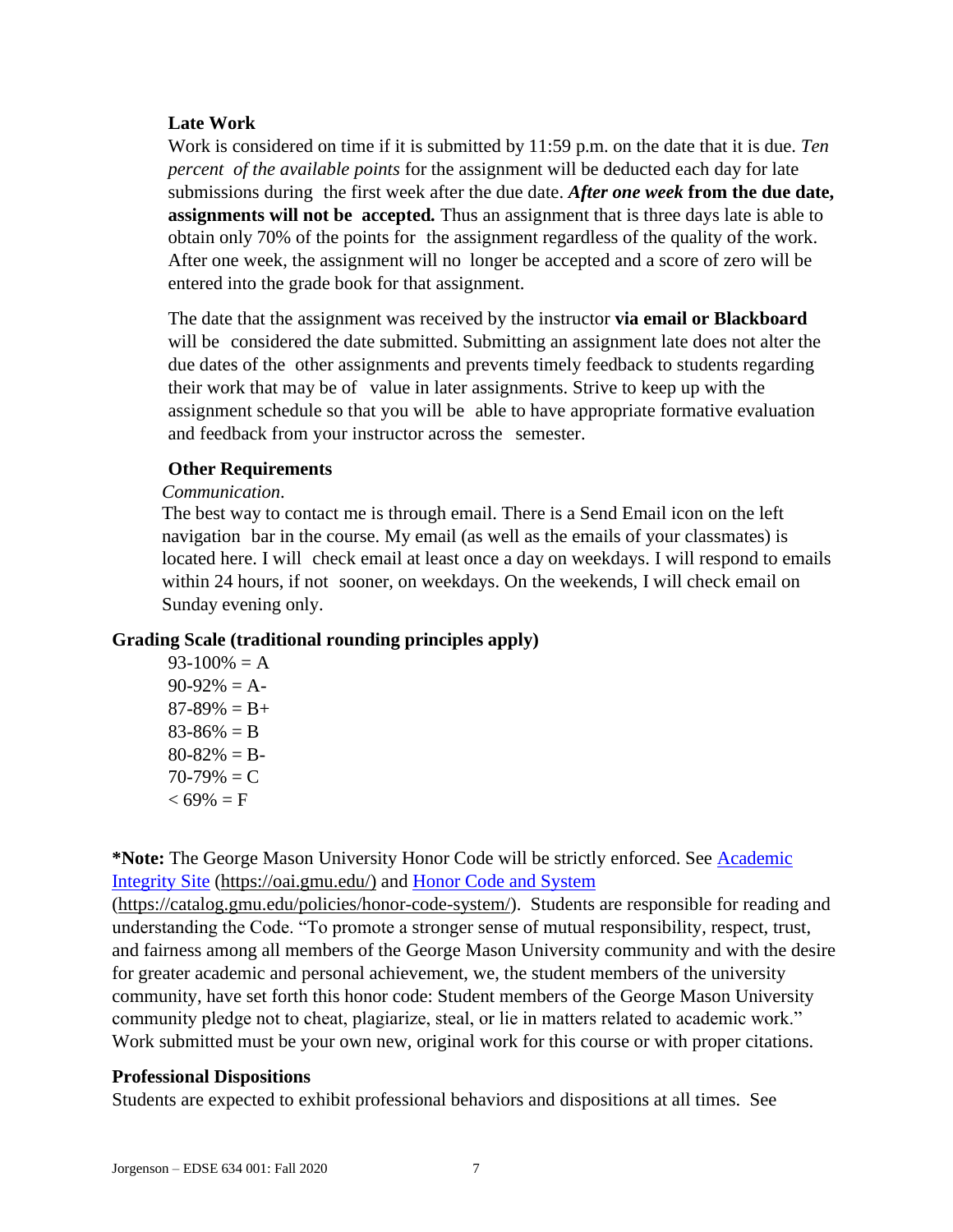[Policies and Procedures](https://cehd.gmu.edu/students/polices-procedures/) [\(https://cehd.gmu.edu/students/polices-procedures/.](https://cehd.gmu.edu/students/polices-procedures/)

## **Class Schedule**

\*Note: Faculty reserves the right to alter the schedule as necessary, with notification to students.

| <b>Module</b>  | <b>Topics and</b>    | <b>Module Assignments</b>                                     |  |  |
|----------------|----------------------|---------------------------------------------------------------|--|--|
|                | <b>Readings</b>      |                                                               |  |  |
| $\mathbf{1}$   | Characteristics      | <b>Assigned Articles</b><br>$\bullet$                         |  |  |
|                | See Blackboard       | <b>Introductory Discussion</b><br>$\bullet$                   |  |  |
|                |                      | Getting to Know You                                           |  |  |
|                | module for readings  | Characteristic of the Week<br>$\bullet$                       |  |  |
|                |                      | Knowledge Check<br>$\bullet$                                  |  |  |
| 2              | History              | A Look Into the World of Autism Discussion Board<br>$\bullet$ |  |  |
|                |                      | <b>Timeline Assignment</b>                                    |  |  |
|                |                      | Media Perception Assignment, Part A<br>$\bullet$              |  |  |
|                |                      | Characteristic of the Week<br>$\bullet$                       |  |  |
|                |                      | Knowledge Check<br>$\bullet$                                  |  |  |
| 3              | DSM <sub>5</sub>     | DSM-5 Assignment<br>$\bullet$                                 |  |  |
|                |                      | Characteristic of the Week<br>$\bullet$                       |  |  |
|                |                      | Knowledge Check<br>$\bullet$                                  |  |  |
| $\overline{4}$ | Assessment           | Characteristic of the Week<br>$\bullet$                       |  |  |
|                |                      | Knowledge Check<br>$\bullet$                                  |  |  |
|                |                      | Mid-Course Survey<br>$\bullet$                                |  |  |
| 5              | Perspectives in      | Media Perception Discussion Board<br>$\bullet$                |  |  |
|                | Media                | Characteristic of the Week<br>$\bullet$                       |  |  |
|                |                      | Knowledge Check<br>$\bullet$                                  |  |  |
| 6              | <b>Social Play</b>   | Language Simplification Discussion Board<br>$\bullet$         |  |  |
|                |                      | Characteristic of the Week<br>$\bullet$                       |  |  |
|                |                      | Knowledge Check<br>$\bullet$                                  |  |  |
|                |                      | VIA Media Perception Video Assignment Part 1                  |  |  |
|                |                      | Due                                                           |  |  |
| 7              | Module 7 -           | Theory of Mind Journal<br>$\bullet$                           |  |  |
|                | Cognition            | IRIS Video Compare/Contrast<br>٠                              |  |  |
|                |                      | <b>Autism Reference Discussion Board</b>                      |  |  |
|                |                      | Characteristic of the Week                                    |  |  |
|                |                      | Knowledge Check                                               |  |  |
|                |                      | VIA Media Perception Video Assignment Part 2                  |  |  |
|                |                      | Due                                                           |  |  |
| 8              | Module $8 -$ Sensory | <b>Sensory Toolbox</b><br>$\bullet$                           |  |  |
|                | Integration          | <b>Sensory Diet</b><br>$\bullet$                              |  |  |
|                |                      | Characteristic of the Week                                    |  |  |
|                |                      | <b>End of Couse Evaluation</b>                                |  |  |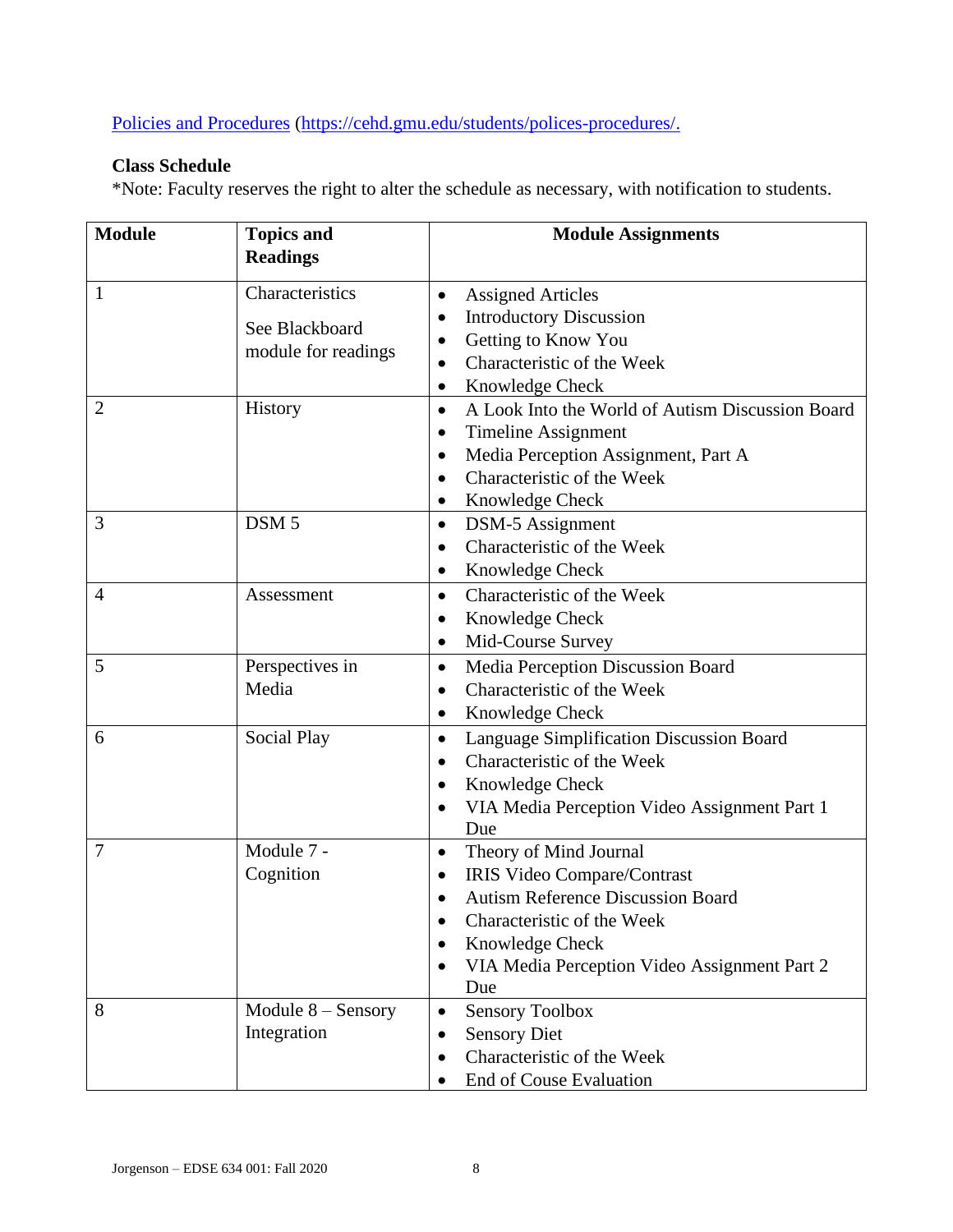### **Core Values Commitment**

The College of Education and Human Development is committed to collaboration, ethical leadership, innovation, research-based practice, and social justice. Students are expected to adhere to these principles: See [Core Values](http://cehd.gmu.edu/values/) [\(http://cehd.gmu.edu/values/\)](http://cehd.gmu.edu/values/).

## **GMU Policies and Resources for Students**

## **Policies**

- Students must adhere to the guidelines of the Mason Honor Code. See Honor Code and [System](https://catalog.gmu.edu/policies/honor-code-system/) [\(https://catalog.gmu.edu/policies/honor-code-system/\)](https://catalog.gmu.edu/policies/honor-code-system/).
- Students must follow the university policy for Responsible Use of Computing. See [Responsible Use of Computing](http://universitypolicy.gmu.edu/policies/responsible-use-of-computing/) [\(http://universitypolicy.gmu.edu/policies/responsible-use](http://universitypolicy.gmu.edu/policies/responsible-use-of-computing/)[of-computing/\)](http://universitypolicy.gmu.edu/policies/responsible-use-of-computing/).
- Students are responsible for the content of university communications sent to their Mason email account and are required to activate their account and check it regularly. All communication from the university, college, school, and program will be sent to students **solely** through their Mason email account.
- Students with disabilities who seek accommodations in a course must be registered with George Mason University Disability Services. Approved accommodations will begin at the time the written letter from Disability Services is received by the instructor. See [Disability Services](https://ds.gmu.edu/) [\(https://ds.gmu.edu/\)](https://ds.gmu.edu/).
- Students must silence all sound emitting devices during class unless otherwise authorized by the instructor.

### **Campus Resources**

• Support for submission of assignments to VIA should be directed to VIA [Help](mailto:support@watermarkinsights.com) [support@watermarkinsights.com.](mailto:support@watermarkinsights.com) Questions or concerns regarding use of Blackboard should be directed to [Blackboard Instructional Technology Support for Students](https://its.gmu.edu/knowledge-base/blackboard-instructional-technology-support-for-students/) [\(https://its.gmu.edu/knowledge-base/blackboard-instructional-technology-support-for](https://its.gmu.edu/knowledge-base/blackboard-instructional-technology-support-for-students/)[students/\)](https://its.gmu.edu/knowledge-base/blackboard-instructional-technology-support-for-students/).

### **Notice of mandatory reporting of sexual assault, interpersonal violence, and stalking:**

- As a faculty member, I am designated as a "Responsible Employee," and must report all disclosures of sexual assault, interpersonal violence, and stalking to Mason's Title IX Coordinator per University Policy 1202. If you wish to speak with someone confidentially, please contact one of Mason's confidential resources, such as Student Support and Advocacy Center (SSAC) at 703-380-1434 or Counseling and Psychological Services (CAPS) at 703-993-2380. You may also seek assistance from Mason's Title IX Coordinator by calling 703-993-8730, or emailing the [Title IX Coordinator](mailto:titleix@gmu.edu) [\(titleix@gmu.edu\)](mailto:titleix@gmu.edu).
- For information on student support resources on campus, see **Student Support Resources**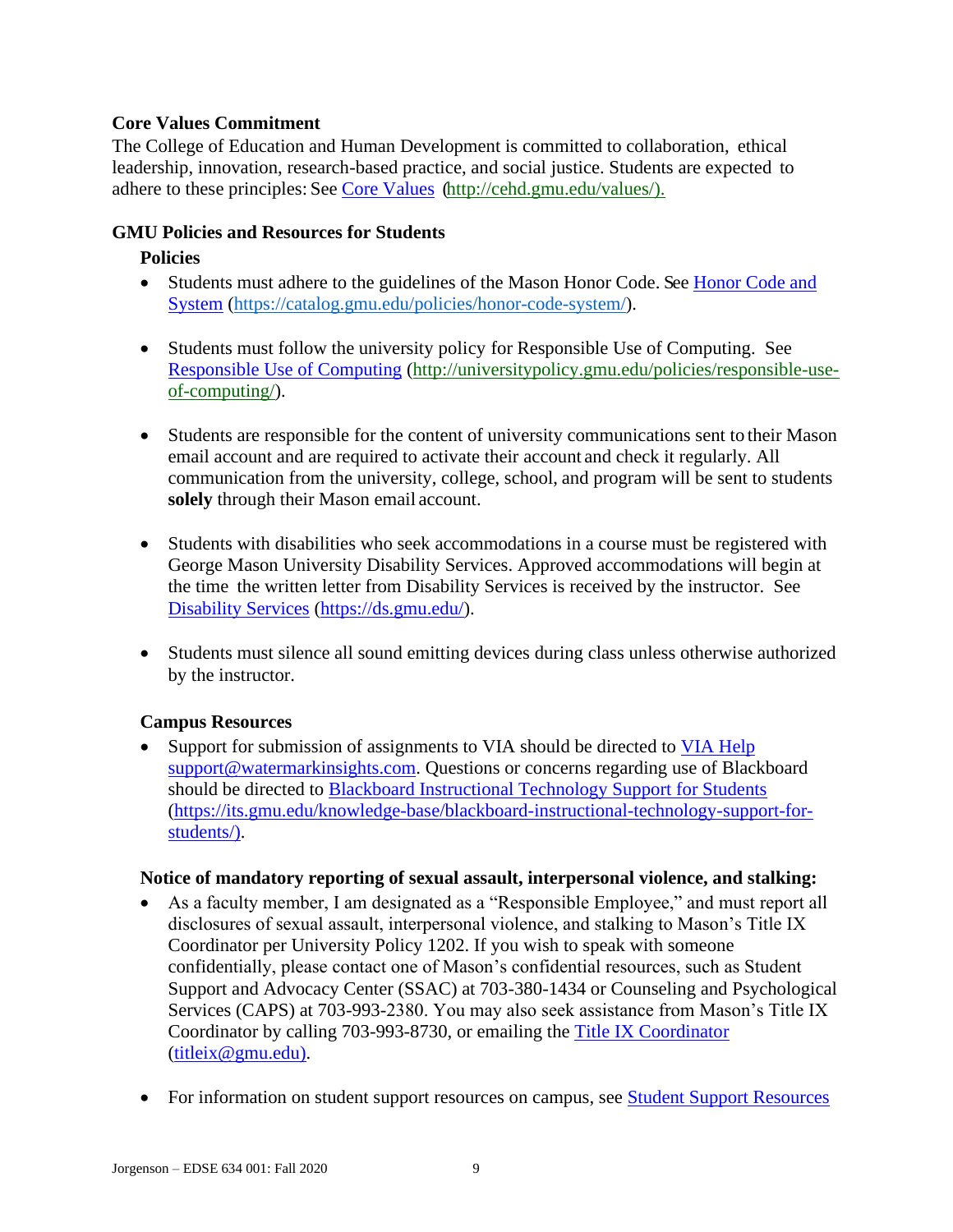[on Campus](https://ctfe.gmu.edu/teaching/student-support-resources-on-campus) [\(https://ctfe.gmu.edu/teaching/student-support-resources-on-campus\)](https://ctfe.gmu.edu/teaching/student-support-resources-on-campus).

• For additional information on the College of Education and Human Development, please visit our website [College of Education and Human Development](http://cehd.gmu.edu/) [\(http://cehd.gmu.edu/\)](https://cehd.gmu.edu/).

# **Appendix Assessment Rubric(s)**

### **VIA Rubric**

|                                                           | <b>Does Not Meet Expectations</b><br>$1(1-5$ points)                                                                                                                                                                                                                                 | <b>Meets Expectations</b><br>$2(6-9 points)$                                                                                                                                                                                                                                     | <b>Exceeds Expectations</b><br>$3(10 \text{ points})$                                                                                                                                                                                                                                                           |
|-----------------------------------------------------------|--------------------------------------------------------------------------------------------------------------------------------------------------------------------------------------------------------------------------------------------------------------------------------------|----------------------------------------------------------------------------------------------------------------------------------------------------------------------------------------------------------------------------------------------------------------------------------|-----------------------------------------------------------------------------------------------------------------------------------------------------------------------------------------------------------------------------------------------------------------------------------------------------------------|
| <b>Summary of Book</b><br>Competency 1.1K and 5.1K        | Candidate fails to provide a<br>clear description of the book,<br>including a description of<br>characters, background,<br>setting and plot.                                                                                                                                         | Candidate provides a<br>clear description of the<br>book, including a<br>description of<br>characters, background,<br>setting and plot.                                                                                                                                          | Candidate provides a<br>highly detailed description<br>of the book, including a<br>description of characters,<br>background, setting and<br>plot.                                                                                                                                                               |
| <b>Characteristics of ASD</b><br>Competency 1.1K and 5.1K | Candidate fails to describe<br>a minimum of three<br>characteristics of Autism<br>Spectrum Disorder that<br>are evident in the book's<br>character including at<br>least one social<br>characteristic.                                                                               | Candidate describes<br>a minimum of three<br>characteristics of<br>Autism Spectrum<br>Disorder that are<br>evident in the book's<br>character, including<br>at least one social<br>characteristic.                                                                               | Candidate describes<br>more than three<br>characteristics of<br>Autism Spectrum<br>Disorder that are<br>evident in the book's<br>character including at<br>least one social<br>characteristic.                                                                                                                  |
| <b>Strengths</b><br>Competency 3.1K                       | Candidate fails to provide a<br>description of 3 strengths of<br>the book's character with<br>ASD.                                                                                                                                                                                   | Candidate provides<br>description of 3<br>strengths of the book's<br>character with ASD.                                                                                                                                                                                         | Candidate provides highly<br>detailed description of<br>more than 3 strengths of<br>the book's character with<br>ASD.                                                                                                                                                                                           |
| <b>Challenges</b><br>Competency 3.1K                      | Candidate fails to provide a<br>description of 3 challenges of<br>the book's character with<br>ASD.                                                                                                                                                                                  | Candidate provides<br>description of 3<br>challenges of the book's<br>character with ASD.                                                                                                                                                                                        | Candidate provides<br>highly detailed<br>description of more<br>than 3 challenges of<br>the book's character<br>with ASD.                                                                                                                                                                                       |
| <b>Personal Reflection</b><br>Competency 1.1K and 5.1K    | Candidate fails to provide<br>a personal reflection of<br>book's content including<br>(a) characters and (b) plot<br>elements. Candidate fails<br>to write about how their<br>values, experiences,<br>beliefs, and understanding<br>of ASD influence their<br>response to the novel. | Candidate provides<br>a personal reflection<br>of book's content<br>including (a)<br>characters and (b)<br>plot elements.<br>Candidate writes<br>about how their<br>values, experiences,<br>beliefs, and<br>understanding of<br>ASD influence their<br>response to the<br>novel. | Candidate provides a<br>highly detailed, personal<br>reflection of the book's<br>content including (a)<br>characters and (b) plot<br>elements. Candidate<br>writes in great detail about<br>how their values,<br>experiences, beliefs, and<br>understanding of ASD<br>influence their response to<br>the novel. |